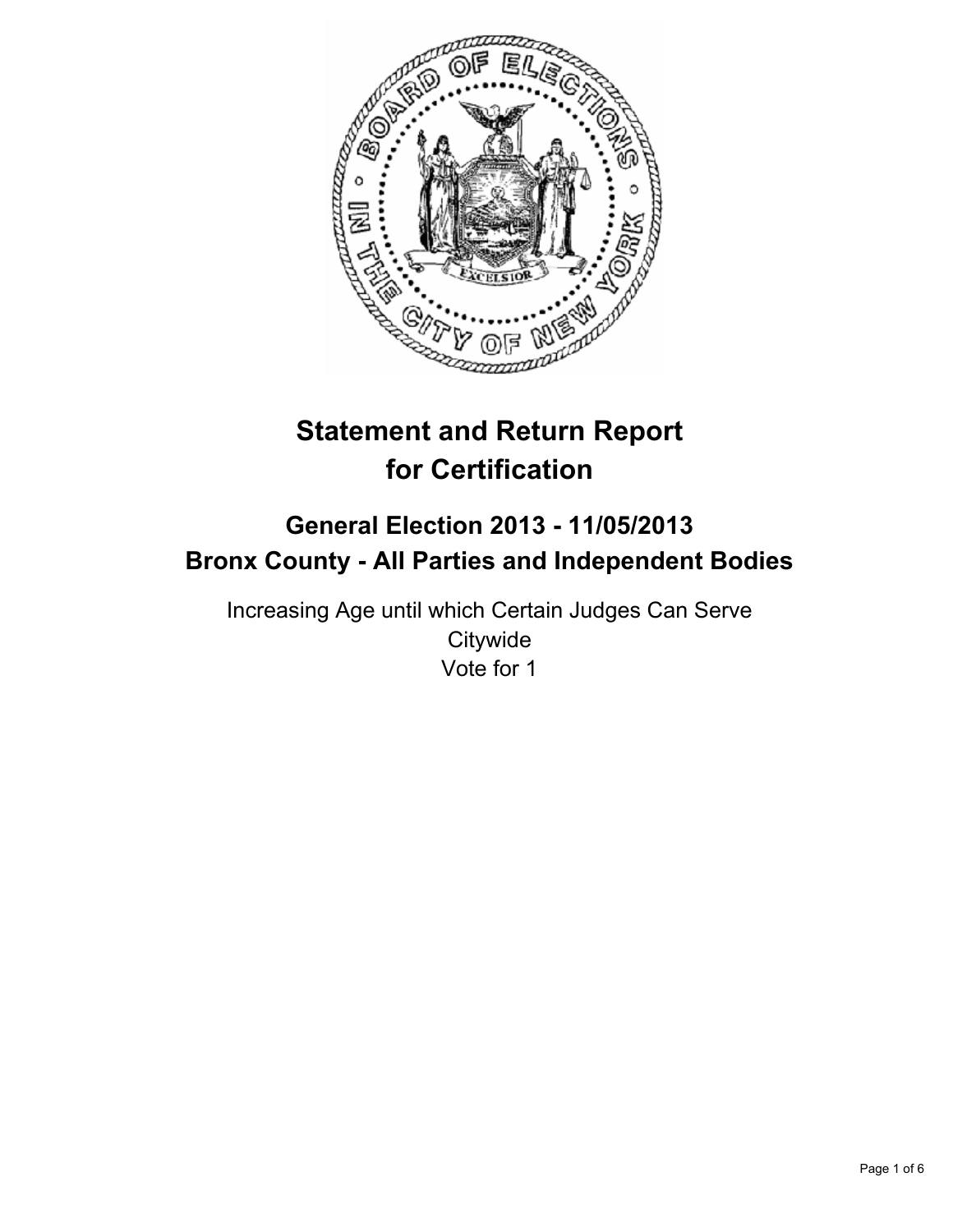

| <b>PUBLIC COUNTER</b>                                    | 10,140      |
|----------------------------------------------------------|-------------|
| <b>EMERGENCY</b>                                         | 132         |
| ABSENTEE/MILITARY                                        | 220         |
| <b>FEDERAL</b>                                           | 0           |
| SPECIAL PRESIDENTIAL                                     | $\mathbf 0$ |
| AFFIDAVIT                                                | 181         |
| <b>Total Ballots</b>                                     | 10,673      |
| Less - Inapplicable Federal/Special Presidential Ballots | 0           |
| <b>Total Applicable Ballots</b>                          | 10,673      |
| <b>YES</b>                                               | 2,511       |
| <b>NO</b>                                                | 2,074       |
| <b>Total Votes</b>                                       | 4,585       |
| Unrecorded                                               | 6,088       |

#### **Assembly District 78**

| <b>PUBLIC COUNTER</b>                                    | 8,184 |
|----------------------------------------------------------|-------|
| <b>EMERGENCY</b>                                         | 0     |
| ABSENTEE/MILITARY                                        | 177   |
| <b>FEDERAL</b>                                           | 0     |
| <b>SPECIAL PRESIDENTIAL</b>                              | 0     |
| <b>AFFIDAVIT</b>                                         | 186   |
| <b>Total Ballots</b>                                     | 8,547 |
| Less - Inapplicable Federal/Special Presidential Ballots | 0     |
| <b>Total Applicable Ballots</b>                          | 8,547 |
| <b>YES</b>                                               | 2,088 |
| <b>NO</b>                                                | 2,075 |
| <b>Total Votes</b>                                       | 4,163 |
| Unrecorded                                               | 4.384 |

| <b>PUBLIC COUNTER</b>                                    | 11,851 |
|----------------------------------------------------------|--------|
| <b>EMERGENCY</b>                                         | 0      |
| ABSENTEE/MILITARY                                        | 228    |
| <b>FEDERAL</b>                                           | 0      |
| SPECIAL PRESIDENTIAL                                     | 0      |
| AFFIDAVIT                                                | 193    |
| <b>Total Ballots</b>                                     | 12,272 |
| Less - Inapplicable Federal/Special Presidential Ballots | 0      |
| <b>Total Applicable Ballots</b>                          | 12,272 |
| <b>YES</b>                                               | 2,896  |
| <b>NO</b>                                                | 2,704  |
| <b>Total Votes</b>                                       | 5,600  |
| Unrecorded                                               | 6,672  |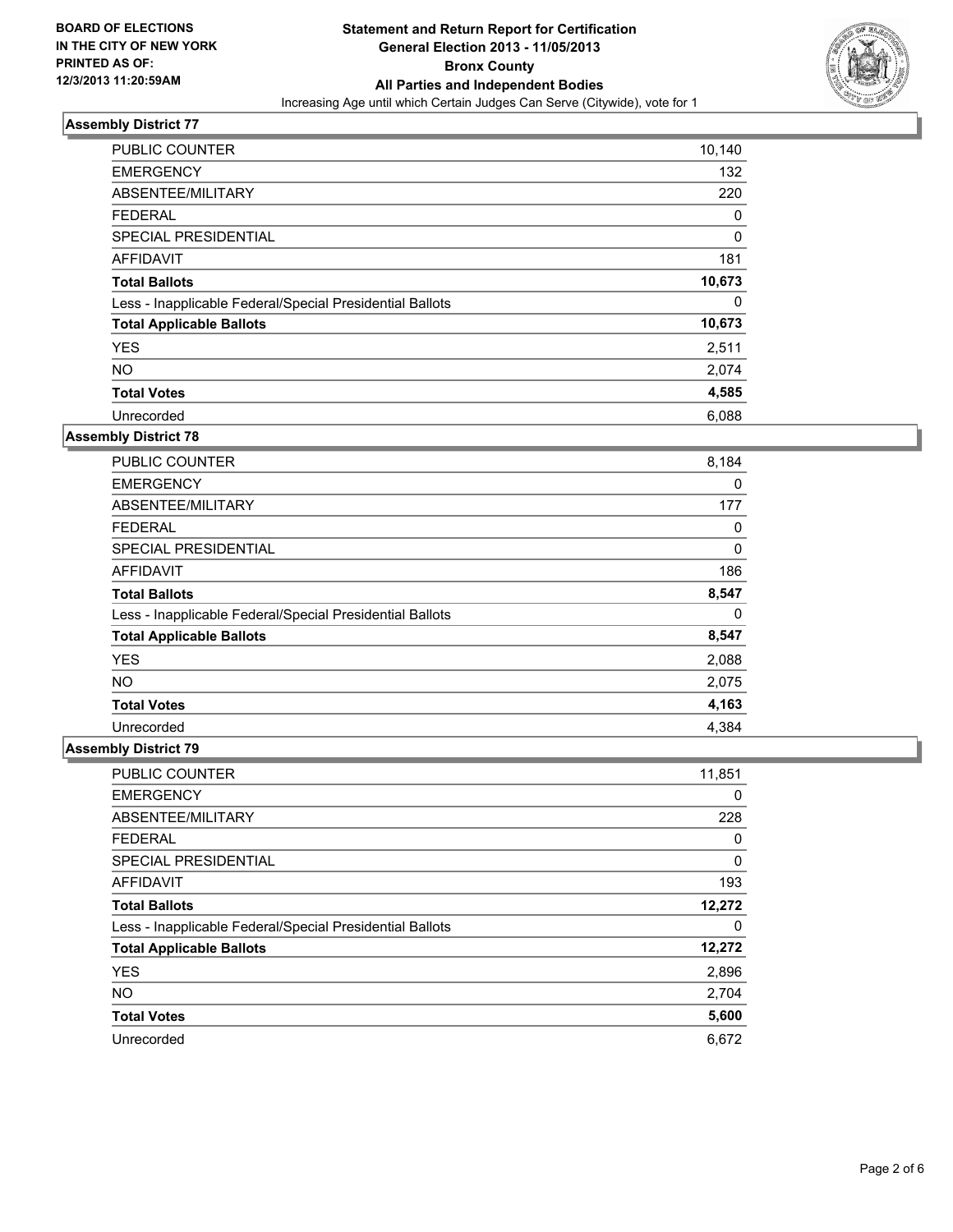

| <b>PUBLIC COUNTER</b>                                    | 11,935 |
|----------------------------------------------------------|--------|
| <b>EMERGENCY</b>                                         | 1      |
| ABSENTEE/MILITARY                                        | 506    |
| <b>FEDERAL</b>                                           | 0      |
| <b>SPECIAL PRESIDENTIAL</b>                              | 0      |
| <b>AFFIDAVIT</b>                                         | 173    |
| <b>Total Ballots</b>                                     | 12,615 |
| Less - Inapplicable Federal/Special Presidential Ballots | 0      |
| <b>Total Applicable Ballots</b>                          | 12,615 |
| <b>YES</b>                                               | 3,312  |
| <b>NO</b>                                                | 3,693  |
| <b>Total Votes</b>                                       | 7,005  |
| Unrecorded                                               | 5,610  |

#### **Assembly District 81**

| <b>PUBLIC COUNTER</b>                                    | 18,229 |
|----------------------------------------------------------|--------|
| <b>EMERGENCY</b>                                         | 33     |
| ABSENTEE/MILITARY                                        | 704    |
| <b>FEDERAL</b>                                           | 0      |
| <b>SPECIAL PRESIDENTIAL</b>                              | 0      |
| AFFIDAVIT                                                | 206    |
| <b>Total Ballots</b>                                     | 19,172 |
| Less - Inapplicable Federal/Special Presidential Ballots | 0      |
| <b>Total Applicable Ballots</b>                          | 19,172 |
| <b>YES</b>                                               | 6,266  |
| <b>NO</b>                                                | 6,352  |
| <b>Total Votes</b>                                       | 12,618 |
| Unrecorded                                               | 6,554  |

| PUBLIC COUNTER                                           | 19,482 |
|----------------------------------------------------------|--------|
| <b>EMERGENCY</b>                                         | 78     |
| ABSENTEE/MILITARY                                        | 463    |
| <b>FEDERAL</b>                                           | 0      |
| SPECIAL PRESIDENTIAL                                     | 0      |
| AFFIDAVIT                                                | 172    |
| <b>Total Ballots</b>                                     | 20,195 |
| Less - Inapplicable Federal/Special Presidential Ballots | 0      |
| <b>Total Applicable Ballots</b>                          | 20,195 |
| <b>YES</b>                                               | 5,451  |
| <b>NO</b>                                                | 7,049  |
| <b>Total Votes</b>                                       | 12,500 |
| Unrecorded                                               | 7.695  |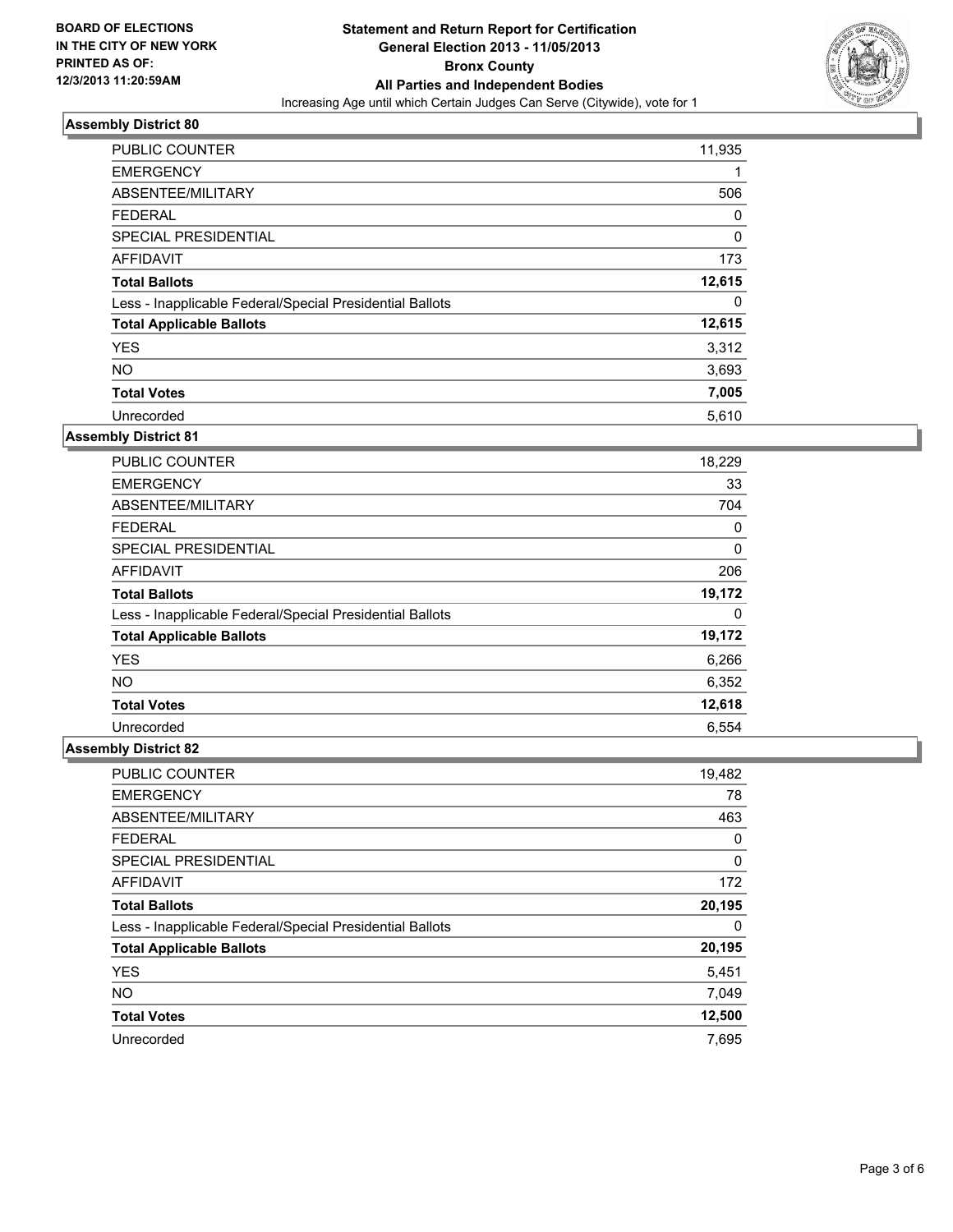

| <b>PUBLIC COUNTER</b>                                    | 15,017 |
|----------------------------------------------------------|--------|
| <b>EMERGENCY</b>                                         | 97     |
| ABSENTEE/MILITARY                                        | 346    |
| <b>FEDERAL</b>                                           | 0      |
| SPECIAL PRESIDENTIAL                                     | 0      |
| AFFIDAVIT                                                | 175    |
| <b>Total Ballots</b>                                     | 15,635 |
| Less - Inapplicable Federal/Special Presidential Ballots | 0      |
| <b>Total Applicable Ballots</b>                          | 15,635 |
| <b>YES</b>                                               | 3,986  |
| <b>NO</b>                                                | 3,831  |
| <b>Total Votes</b>                                       | 7,817  |
| Unrecorded                                               | 7.818  |

#### **Assembly District 84**

| <b>PUBLIC COUNTER</b>                                    | 10,266 |
|----------------------------------------------------------|--------|
| <b>EMERGENCY</b>                                         | 37     |
| ABSENTEE/MILITARY                                        | 131    |
| <b>FEDERAL</b>                                           | 0      |
| <b>SPECIAL PRESIDENTIAL</b>                              | 0      |
| AFFIDAVIT                                                | 194    |
| <b>Total Ballots</b>                                     | 10,628 |
| Less - Inapplicable Federal/Special Presidential Ballots | 0      |
| <b>Total Applicable Ballots</b>                          | 10,628 |
| <b>YES</b>                                               | 2,235  |
| NO.                                                      | 1,863  |
| <b>Total Votes</b>                                       | 4,098  |
| Unrecorded                                               | 6,530  |

| <b>PUBLIC COUNTER</b>                                    | 10,671 |
|----------------------------------------------------------|--------|
| <b>EMERGENCY</b>                                         | 67     |
| ABSENTEE/MILITARY                                        | 186    |
| <b>FEDERAL</b>                                           | 0      |
| SPECIAL PRESIDENTIAL                                     | 0      |
| <b>AFFIDAVIT</b>                                         | 178    |
| <b>Total Ballots</b>                                     | 11,102 |
| Less - Inapplicable Federal/Special Presidential Ballots | 0      |
| <b>Total Applicable Ballots</b>                          | 11,102 |
| <b>YES</b>                                               | 2,659  |
| <b>NO</b>                                                | 2,472  |
| <b>Total Votes</b>                                       | 5,131  |
| Unrecorded                                               | 5,971  |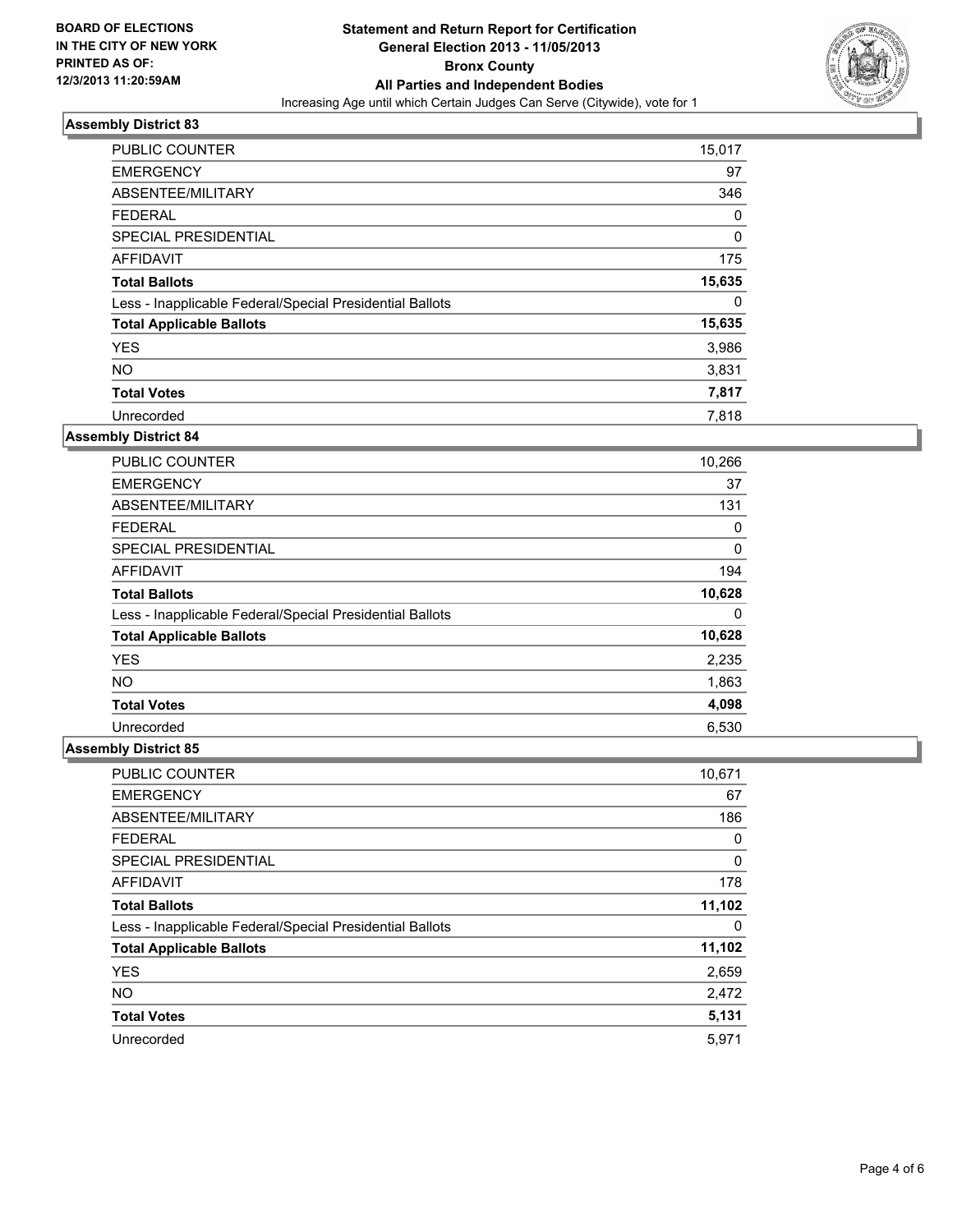

| <b>PUBLIC COUNTER</b>                                    | 8,561 |
|----------------------------------------------------------|-------|
| <b>EMERGENCY</b>                                         | 0     |
| ABSENTEE/MILITARY                                        | 156   |
| <b>FEDERAL</b>                                           | 0     |
| SPECIAL PRESIDENTIAL                                     | 0     |
| <b>AFFIDAVIT</b>                                         | 196   |
| <b>Total Ballots</b>                                     | 8,913 |
| Less - Inapplicable Federal/Special Presidential Ballots | 0     |
| <b>Total Applicable Ballots</b>                          | 8,913 |
| <b>YES</b>                                               | 1,938 |
| <b>NO</b>                                                | 1,895 |
| <b>Total Votes</b>                                       | 3,833 |
| Unrecorded                                               | 5,080 |

| <b>PUBLIC COUNTER</b>                                    | 13,072 |
|----------------------------------------------------------|--------|
| <b>EMERGENCY</b>                                         | 5      |
| ABSENTEE/MILITARY                                        | 202    |
| <b>FEDERAL</b>                                           | 0      |
| <b>SPECIAL PRESIDENTIAL</b>                              | 0      |
| <b>AFFIDAVIT</b>                                         | 194    |
| <b>Total Ballots</b>                                     | 13,473 |
| Less - Inapplicable Federal/Special Presidential Ballots | 0      |
| <b>Total Applicable Ballots</b>                          | 13,473 |
| <b>YES</b>                                               | 3,474  |
| <b>NO</b>                                                | 3,551  |
| <b>Total Votes</b>                                       | 7,025  |
| Unrecorded                                               | 6,448  |